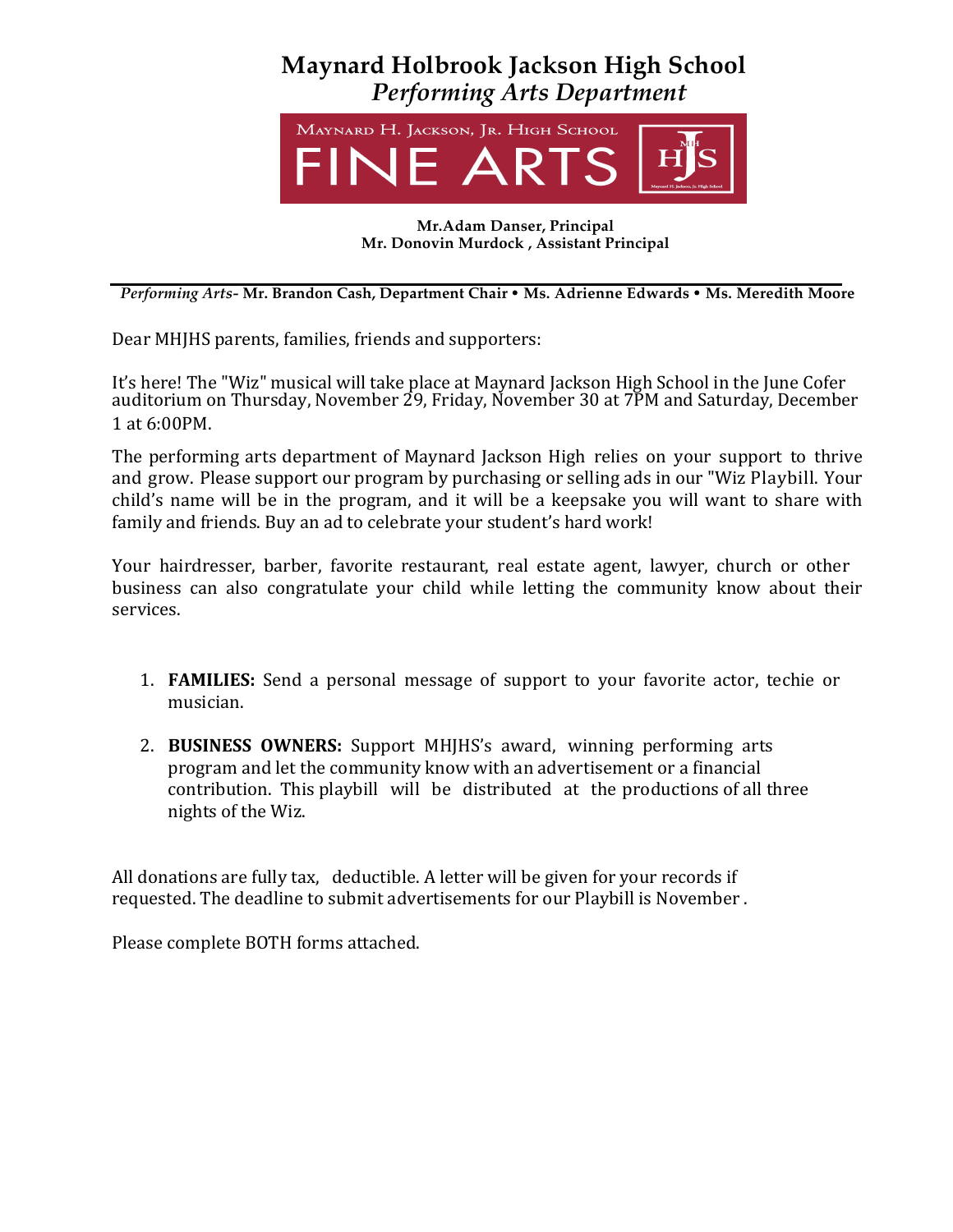# *Maynard Holbrook Jackson High School Performing Arts Department*



#### **Mr. Adam Danser, Principal Mr. Donovin Murdock, Assistant Principal**

**Performing Arts- Mr. Brandon Cash, Department Chair • Ms. Adrienne Edwards • Ms. Meredith Moore**

## **PLACE A PLAYBILL AD for "The Wiz."**

Congratulate your favorite cast member with a **personal message of support**. Show them how proud you are and how much you appreciate their hard work!

- $\Box$  Inside Back page (Color, 7.5"H x 4.5"W)  $$150$
- $\overline{\Box}$  Full page (B&W, 7.5"H x 4.5"W)  $\overline{\phantom{a}}$  \$100
- $\Box$  Half page (B&W, 3.5"H x 4.5"W)  $$50$
- $\Box$  Quarter page (B&W, 3.5"H X 2" W)  $$25$

### **To place your ad, you can:**

- 1. Create your own ad and email it as a jpg, pdf or Word file, or
- **Whole Half** Qu art er
- 2. Write your message, and we'll create the ad for you. Add a cute photo! There is a 20 word limit. Place the picture in an envelope.

Digital images or artwork should be emailed to **aledwards@atlanta.k12.ga.us and maynardjacksontheatercompany@gmail.com**, with "Wiz Playbill Ad" in the subject line. Deadline is November 16, 2018. Money must be submitted to the school on or before November 16, 2018.

| Your message:                                                                  |                           |
|--------------------------------------------------------------------------------|---------------------------|
|                                                                                |                           |
|                                                                                |                           |
| Hard copy photo or artwork enclosed (optional) DO NOT STAPLE TO FORM<br>$\Box$ |                           |
| Child or Business name:                                                        | Your name:                |
|                                                                                |                           |
| What size ad?                                                                  | Amount of money enclosed: |
|                                                                                |                           |

Email:

| Phone1: | Phone 2: |  |
|---------|----------|--|
|         |          |  |